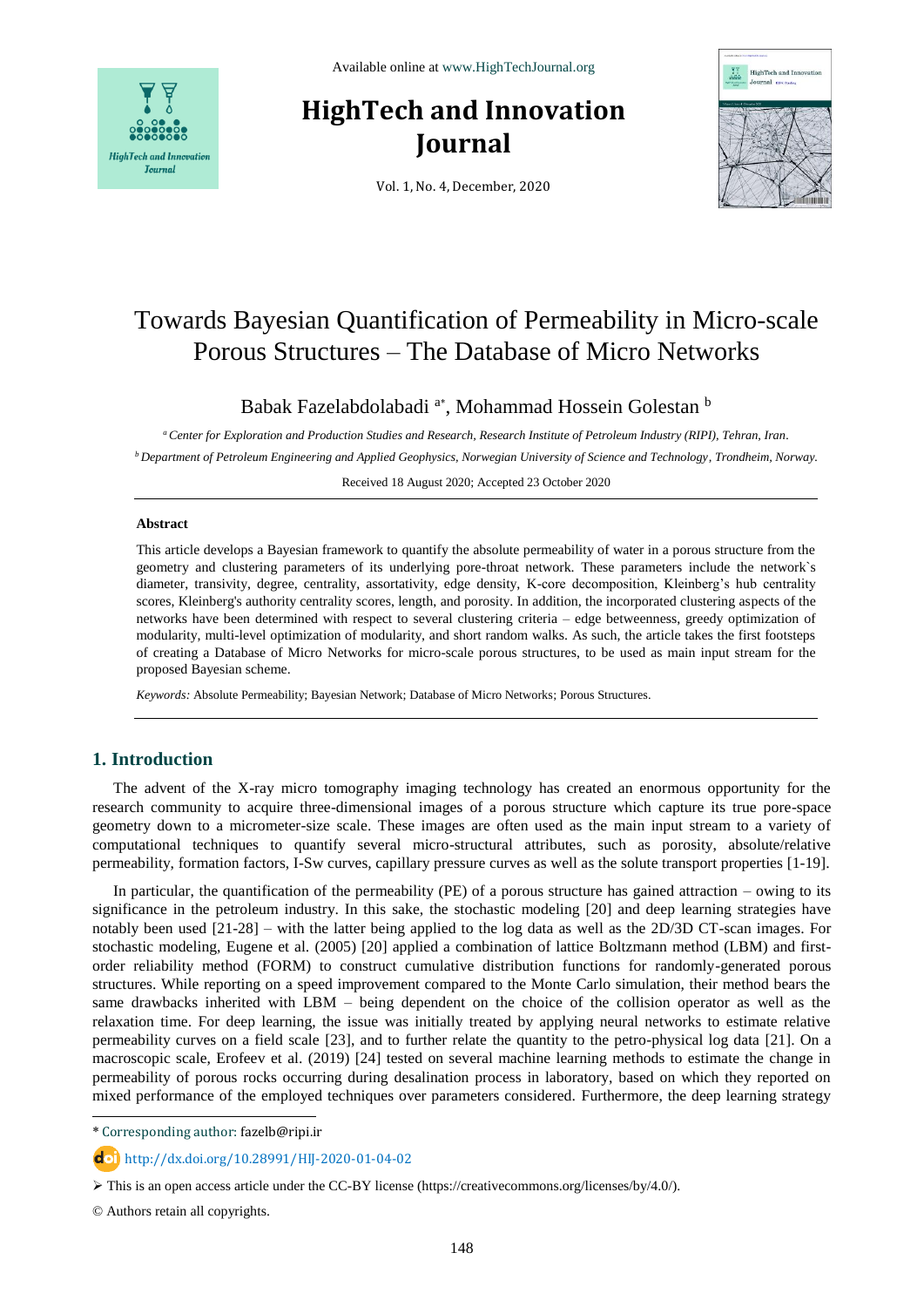was applied to core data, on a microscopic scale, where processing of the micro-CT images has been on focus. For permeability prediction, Jinlong et al. (2018) [25] proposed a physics-informed convolutional neural network approach, which involves a series of fluid dynamics simulations in order to build on the training dataset required. On the other hand, geometrical features in binary segmented images were used by some researchers to estimate permeability, applying multilayer neural network (MNN) and convolutional neural network (CNN) methods [26]. Machine learning strategies were also used for the purpose of feature selection to identify the sets of micro structure quantities as well as multiscale complex network features that best characterize permeability [28], and for modeling permeability via a connectivity index attributed to the 3D images of the porous structure [27].

The computational theme used in the pore-scale characterization literature thus far, has followed either of the two major routes – direct or indirect. In the direct scenario, the pore-scale geometry of the structure is explicitly incorporated into the simulation; whereas in the indirect framework a conceptualized interconnected pore-throat network is considered which maintains the same topological features as the original image. In this regards, the former approach has took advantage of both mesh-free and mesh-dependent techniques, such as the lattice Boltzmann method, smoothed particle hydrodynamics (SPH), and finite-volume-based Computational Fluid Dynamics (CFD). In general, the latter approach – pore network model (PNM) - puts less computational burden as the solution of partial differential equations for the model reduces to a set of analytical models for flow in each network element [19]. In spite of this simplicity, the PNM results have been successfully validated against the micro-model experiments across a wide range of pore-structure and fluid-flow parameters [19, 29]. The fidelity of PNM results against directsimulation counterparts have also been evaluated [19].

As a method being capable in both showing the correlation and causation among different input and output variables, the Bayesian Network (BN) theory has been applied in the context of geosciences for the petro-physical logbased facies and fracture classification, understanding of relationships among geologic features and identification of simple rock facies [30-32]. In this sake, Bhattacharya and Mishra (2018) [30] reported on the first usage of Bayesian network for characterization of shale facies and fracture, under limited data availability of common logs. Harnessing the BN capability, the authors were able to reveal the complex interplay amongst multiple petrophysical sensors, based on which Gamma-ray, resistivity, and density logs were determined as being the most influential for the dataset considered. The unique feature of Bayesian Network in demonstrating the complex relationship among parameters, is distinctive to the other machine learning algorithms- posing the theory as being potentially useful in other subsurface applications.

Albeit rich in content, the trend of the current literature on pore-scale modeling is such to apply established simulation techniques or compare their performances. The present article develops upon an intuition of providing an alternative procedure for estimating micro- structural attributes via the Bayesian network theory. As such, the article completes on the first lines of a mega-dataset - the Database of Micro Networks (DMN) – which comprises the main input stream for the newly proposed computational scheme. The article makes an added contribution to the existing literature, by conducting the first study to relate the absolute permeability in a porous matrix to the geometry and clustering parameters of its underlying network.

### **2. Database of Micro Networks**

A cornerstone of the present article is establishment of a Database of Micro Networks, to be used as the main input stream for the Bayesian methods for micro-structural characterization purposes. The initial hypothesis behind this databank was to incorporate different features related to the geometry, and clustering patterns of the networks extracted from micro-scale porous structures.

The DMN entries initially account for several measures on the geometry and clustering parameters of the porethroat network. As for the network geometry, the parameters considered have been the diameter (DI), transivity (TR), degree (DE), centrality (CE), assortativity (AO), edge density (ED), K-core decomposition (KC), Kleinberg's hub centrality scores (HS), and Kleinberg's authority centrality scores (AS) [33]. Table 1 lists a brief description of these parameters. Additional parameters of image length (LE) and porosity (PO) have also been embodied into the DMN entries. As for the clustering; the number of (pore) clusters found in the pore-throat network has been recorded into the DMN. In this regards, several clustering criteria were analyzed – edge betweenness [55] (NG), greedy optimization of modularity [34] (GO), multi-level optimization of modularity [35] (LV), short random walks [36] (RW). The clusters may signify an important feature in the process of transport within the network. Imaginably, they can be indicative of areas within the network with similar *flow regimes* – areas with similar fluid velocity within laminar domain; nevertheless the issue should be further investigated as the concept is new to the field. For a description of the clustering criteria, however, the reader is referred to the corresponding literature, to keep this article within a reasonable length.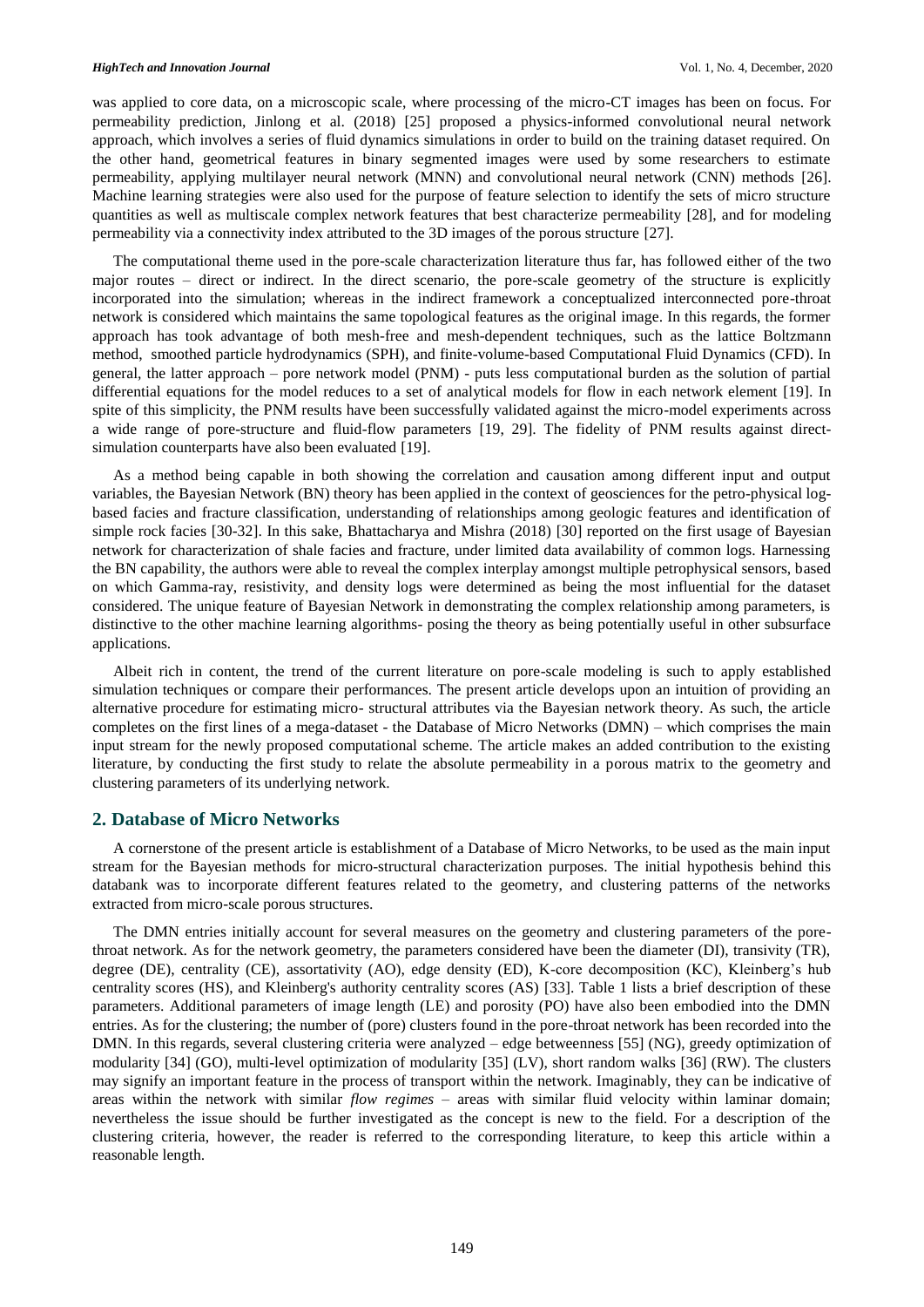| <b>Network</b><br><b>Parameter</b> | <b>Description</b>                                                                                                                                                                                            |  |
|------------------------------------|---------------------------------------------------------------------------------------------------------------------------------------------------------------------------------------------------------------|--|
| DI                                 | The longest of all the shortest paths in a network                                                                                                                                                            |  |
| TR                                 | The number of closed triplets over the total number of triplets (both open and closed). A triplet is three nodes that are connected by<br>either two (open triplet) or three (closed triplet) undirected ties |  |
| DE                                 | The degree of a vertex of a graph is the number of edges incident to the vertex, with loops counted twice                                                                                                     |  |
| CE                                 | The number of links incident upon a node. The CE parameter reported herein is a graph-level centrality score based on node-level<br>centrality measures                                                       |  |
| AO.                                | The tendency of nodes to connect to other nodes which are similar on the focal attribute being the node degree                                                                                                |  |
| ED.                                | The ratio of the number of edges and the number of possible edges                                                                                                                                             |  |
| КC                                 | The k-core of graph is a maximal subgraph in which each vertex has at least degree k. The coreness of a vertex is k, if it belongs to<br>the k-core but not to the $(k+1)$ -core                              |  |
| HS                                 | The hub scores of the vertices are defined as the principal eigenvector of $A^*(A)$ , where A is the adjacency matrix of the graph.                                                                           |  |
| AS                                 | The authority scores of the vertices are defined as the principal eigenvector of $t(A)^*A$ , where A is the adjacency matrix of the graph.                                                                    |  |

#### **Table 1. Description of the DMN entries related to the network/graph theory**

The primitive design of DMN also considers the matter of directionality. Classically, the pore-throat connectivity in an image of a porous media can be established using the standard Maximal-Ball protocol [37]. At this stage, the network obtained is of an *undirected* nature, since it fails to account for relative positioning of pores with respect to the flow and merely marks them as connected. The modification to this hypothesis comes along with considering the idea of *directed* networks. In this respect, the connectivity of a given pore to another target one is rendered, only if connected on the undirected-network map as well as meet the directionality requirement. The directionality requirement puts a constraint on the flow - only permitting passage in the direction being considered. As such, for instance, flow passage theoretically occurs only from pores with lower placement in the *x*-direction to pores with higher placement in the *x*-direction, when constructing a directed network in the *x*-direction. The DMN entries report on parameters elicited over both the directed and undirected pore-throat networks. Although borrowed from a supposedly distant topic of network science, these parameters deserve an analysis to study their potential relevance to the transport properties within the porous media.

## **3. Bayesian Network Methodology**

The central idea behind the present article has been to devise a Bayesian route for estimation of the absolute permeability in porous structure. With a completed DMN databank at hand, this goal is achievable in two steps. At first, the Bayesian Network theory can be used to identify the statistically-significant influencing parameters on PE. Given this information, the BN theory can be applied, a second time, to make approximate inference (on an unknown value). For our problem of interest, the situation is such that a new line of data is appended to the DMN (perhaps through analysis of a new micro-CT scan image), while its absolute permeability is to be predicted.

Since the Bayesian Network theory plays a pivotal role in the present analysis, a description of its methodology is deemed necessary, at this stage. A Bayesian network is an implementation of a graphical model, in which nodes represent (random) variables and arrows represent probabilistic dependencies between the nodes [38]. The BN`s graphical structure is a directed acyclic graph (DAG) which enables estimation of the joint probability distribution. For each variable, DAG defines a factorization of the joint probability distribution, into a set of local probability distributions, where the form of factorization is given by the BN`s Markov property – assuming a variable to be solely dependent on its parents. In this sake, the methodology seeks to find a structure, along with its parameters. The two classifications of the BN-structure-learning process, either treat the issue by analyzing the probabilistic relationships supervised by the Markov property of Bayesian networks with conditional independence tests and subsequently constructing a graph that satisfies the corresponding d-separation statements (*Constraint-based* algorithms), or by assigning a score to each BN candidate and maximizing it with a heuristic algorithm (*Score-based* algorithms) [39].

By taking advantage of the fundamental properties of the Bayesian Networks, approximate inference (on an unknown value) is attainable. This approach should evade the curse of dimensionality, due to its mere usage of the local distributions [40]. Given the BN network structure established, the stochastic simulation can be applied to generate a large number of cases from the distribution network, from which the posterior probability of a target node is estimated. In this regards, the two prominent algorithms are the Logic sampling (LS) and the Likelihood weighting (LW). The former algorithm generates a case by selecting values for each node – weighed by the probability of that values occurring – at random. The nodes are traversed from the parents (root) nodes down to children (leave) nodes. As a consequence, at each step the weighing probability is either the prior or the Conditional Probability Table entry for the sampled parent values. An instantiation of all the nodes in the BN is later on created, once all the structure is visited. The collection of instantiation data enables estimation of the posterior probability for node X given evidence E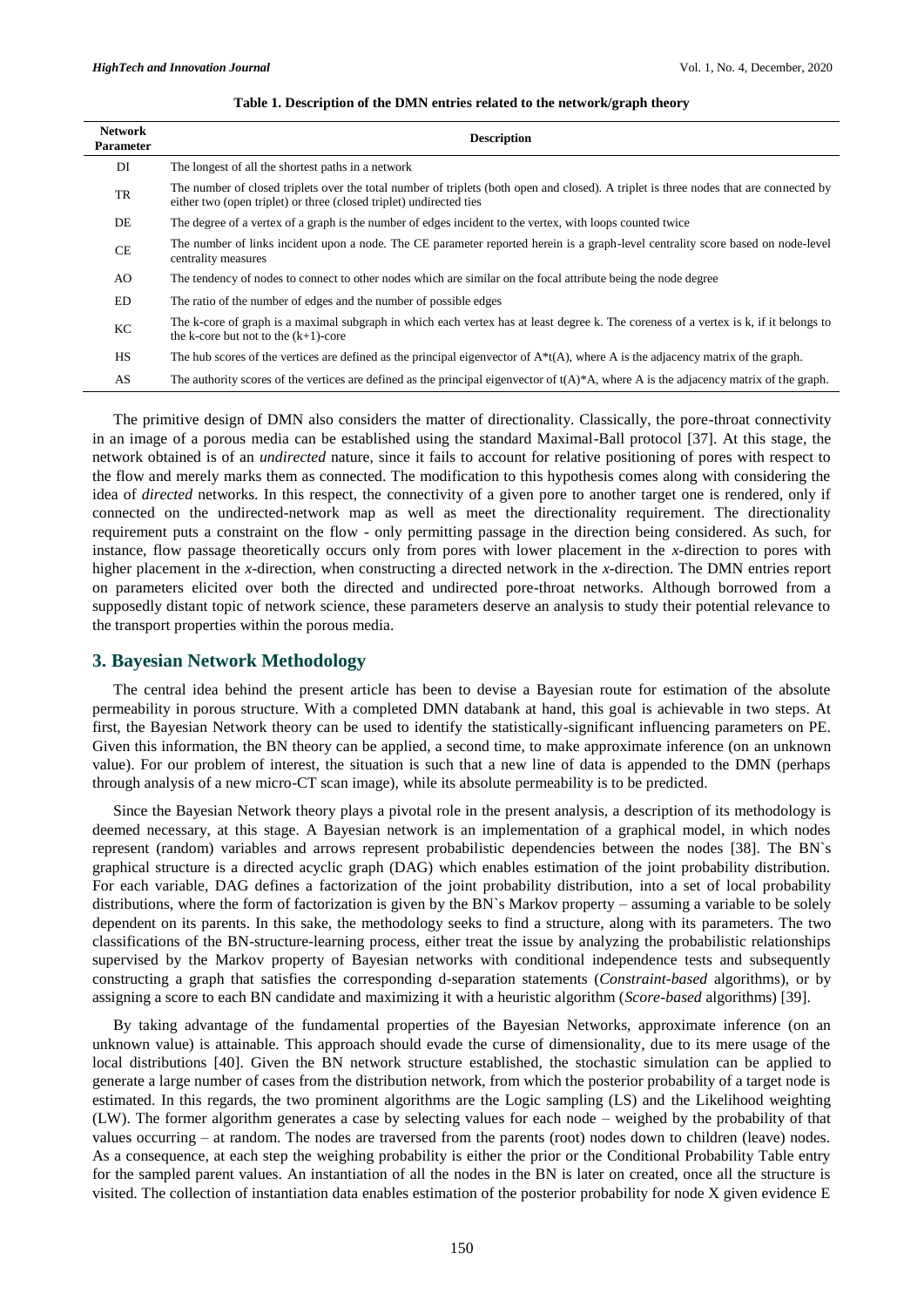(Appendix A). The latter algorithm is similar to the former with a slight modification – adding the fractional likelihood of the evidence combination to the run count, instead of one (Appendix B).

In a nutshell, the Bayesian quantification framework proposed in the present article can be visualized according to the flowchart presented in Figure 1. Provided the permeability is sought on a porous structure, the underlying porethroat connectivity is initially assessed (by processing the CT-scan image of the structure). Subsequently, several measures related to the clustering/geometrical characteristics of the pore-throat network (as prescribed in the DMN entries) are determined. The new set of input parameters is later appended to the DMN, to obtain a probabilistic estimate on its unknown (permeability) from the BN theory, using the information recorded in the DMN.



**Figure 1. The flowchart of the proposed Bayesian quantification methodology**

# **4. Results**

The initial version of the Database of Micro Networks was formed upon the data acquired from different subsections of benchmark micro-CT scan images [41-43]. The rationale behind this choice was to facilitate the matter of future comparison for the academics. The subsections were selected by cutting the original images at 50/100-pixel regular intervals in the *z*-direction. Figure 2 depict the stereolithography surfaces of the pore space of the S1 image, measuring 868.3 micrometers in each direction, which was extracted using an in-house developed code. A subsection of the S1 image - measuring between the first (0-434.15) micrometers in each direction of the image - is also provided in Figure 3. Later, the pore-throat network was detected over each subsection, and the corresponding undirected/directed networks were established.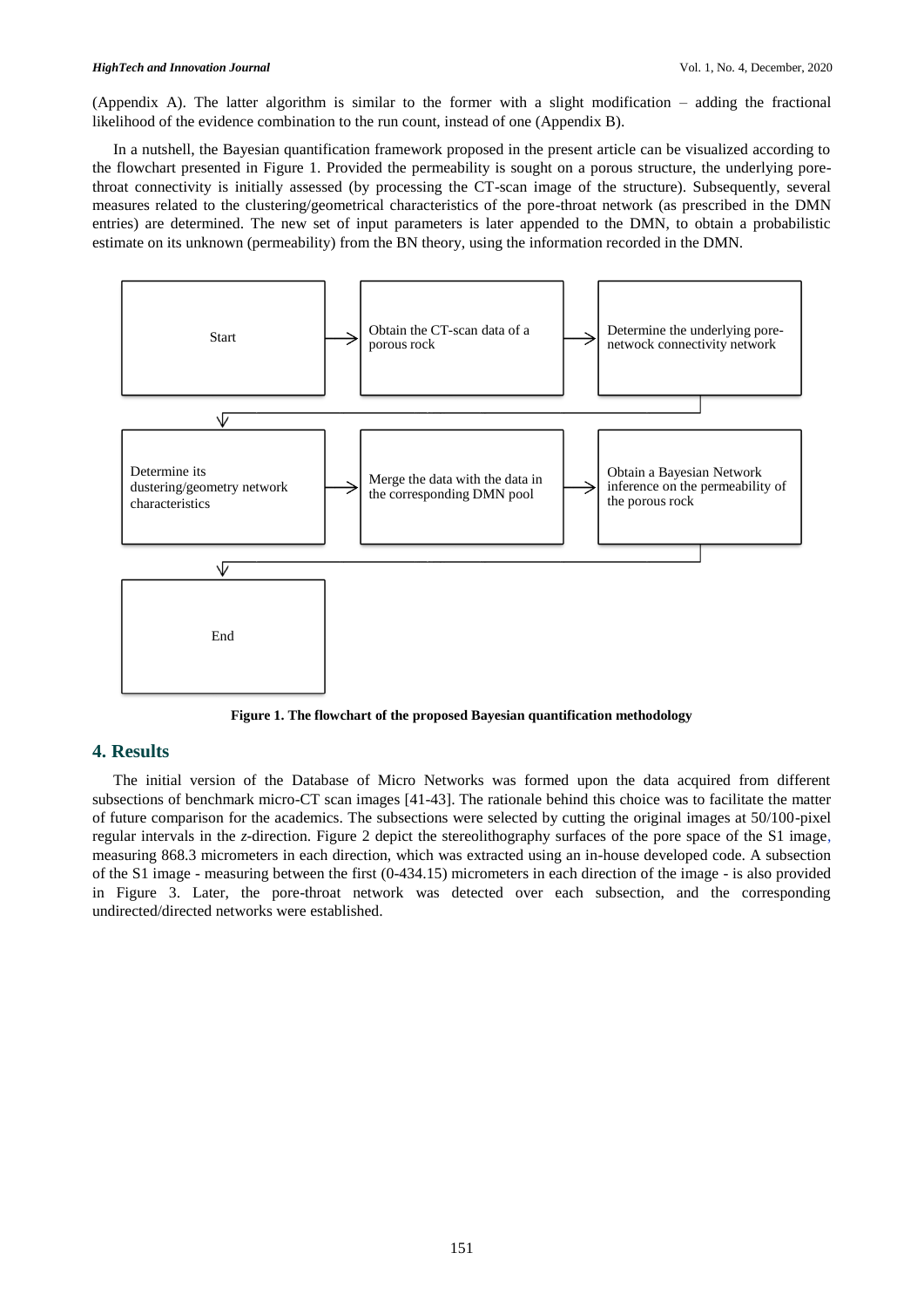

**Figure 2. The view from side of the stereolithography surfaces of the S1 image, measuring 868.3 micrometers in each direction**



**Figure 3. The view from side of the stereolithography surfaces of the pore space of an S1-subsection, ranging between (0-434.15) micrometers in the each direction**

Given the undirected/directed networks over the surveyed space, the geometry/clustering parameters of the networks were quantified. For the DE/KC/HS/AS measures, the corresponding mean values were embedded into the body of the DMN. In addition, the total number of clusters detected, under each criterion, in a surveyed network was recorded into the DMN entries. The pore communities were detected for the undirected/directed networks constructed upon the S1-subsection, illustrated in Figure 3, using the GO/LV/RW criteria.

As the DMN requires an initial completion on its absolute permeability entries, the values were computed within selected micro-CT scan images was attempted, using a myriad of PNM-LBM-CFD methods. For PNM, the absolute permeability was estimated using the network model implemented in the OpenPNM code [44]. For each image subsection, the PNM was applied in the three principal directions (*x*, *y*, and *z*) for the constructed directed network, and in the *x*-direction for the corresponding constructed undirected network. For LBM, the D3Q19 descriptor model [45] was used along with a Bhatnagar–Gross–Krook (BGK) collision operator for the halfway bounce-back scheme at the solid-fluid boundaries; albeit the latter choice may cause numerical instabilities owing to deficiencies such as viscosity-dependent slip at the walls [17, 18, 46]. The LBM results were generated using the Palabos Parallel Lattice Boltzmann Solver [47]. In addition, the open source CFD toolbox was used to implement a finite-volume CFD scheme to simulate the water flow through selected porous structures [48]. Using the pressure/velocity data collected from the CFD runs, an in-house code was developed to estimate the single-phase permeability after calculating the pressure drop by the method of pressure gradient force proposed by Raeini et al. (2014) [49, 56].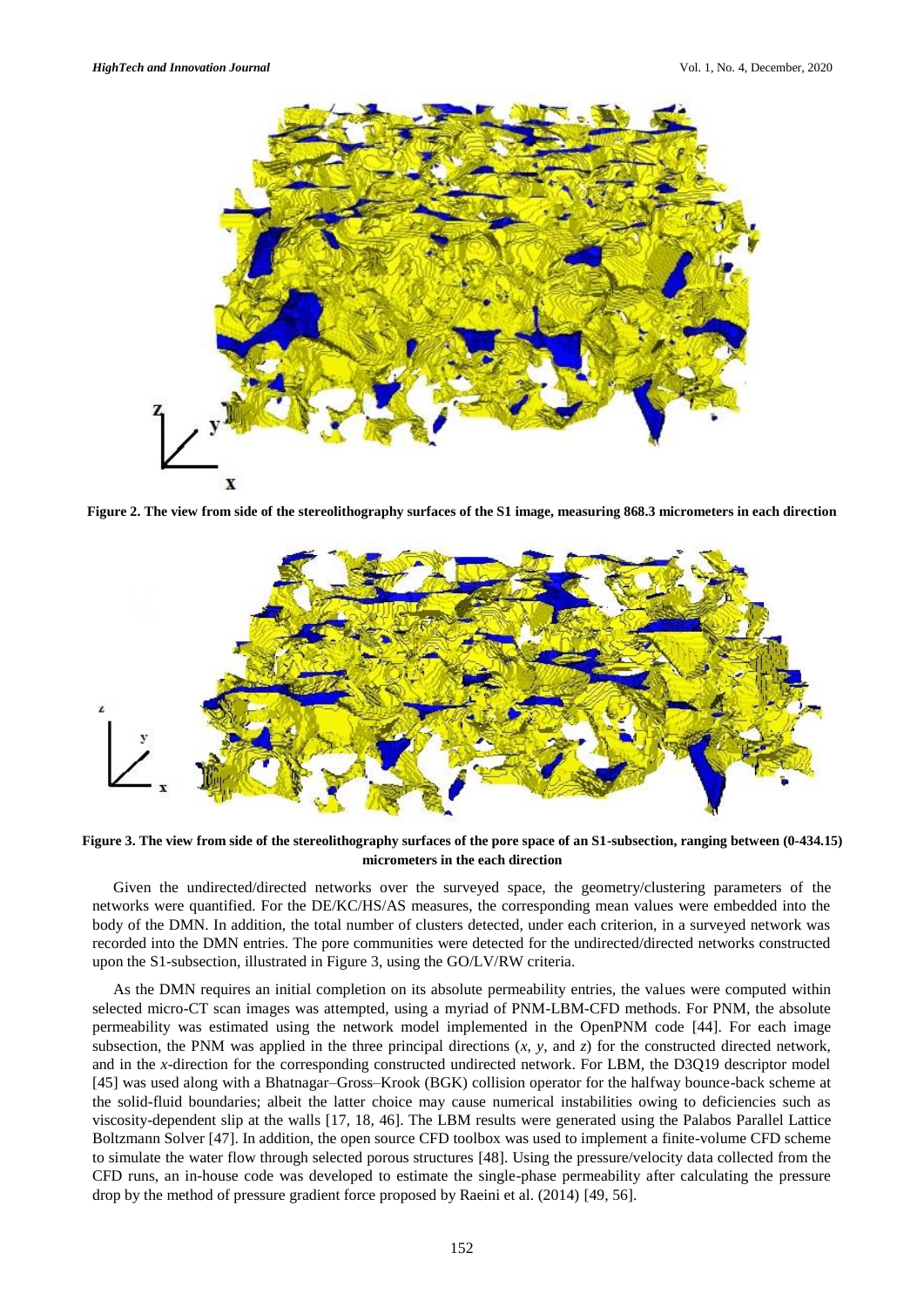Table 2 lists the computed PE results for the S1-subsection (illustrated in Figure 3). In general, the output from the three methods should yield comparable results [50]; yet the values in Table 2 exhibit a degree of discrepancy, which can be accounted to the choice of descriptor models or boundary conditions in the LBM/CFD. For this sake, only the PNM results were incorporated into the body of the DMN framework, as it relies on less influencing parameters. Moreover, the selection of PNM to represent the absolute permeability values should allow speedy generation of data for DMN entries, as it is less computationally expensive. Following the above procedure, the Database of Micro Networks for sandstone were generated and subsequently used as the input stream for the Bayesian network method. The DMN can be obtained from the authors.

| 1722 |
|------|
|      |
| 1228 |
| 7043 |
|      |

\*From directed network.

In a recent article, Sun et al. (2019) [27] have presented experimental laboratory measurements of absolute permeability, as truth ground reference, of some micro-scale carbonate structures, which were shown to be in agreement with their introduced Effective Pore Connectivity Index (EPCI). The EPCI-derived permeability values, on the other hand, were confirmed to be close to the estimated values of permeability obtained by the PNM/LBM techniques. Interestingly, the results presented by Sun et al. (2019) [27] for sandstones, were established on the same micro-structures considered in the present work. As such, the PNM entries for the absolute permeability of the sandstone microstructures in this study should be close to the corresponding experimental values, if tested.

With a DMN database available, the Bayesian prediction of absolute permeability was practiced by initially implementing a Bayesian graphical structure-learning. Implementation of the graphical structure-learning of the Bayesian networks was attempted using the *bnlearn* package [51]. The score-based algorithm was tested, in this work. For the score-based case, a hybrid conditional linear Gaussian log-likelihood score was applied. For BN inference predictions were obtained by applying the LW algorithm and extracting the expected value of the conditional distribution of 500 simulation results. All the available nodes in the structure were taken as evidence, in that situation, except to the node related to the variable being predicted.

Figure 4 shows the Bayesian Network of significant/insignificant influencing parameters on PE, obtained through the hybrid conditional linear Gaussian log-likelihood BN method, for the directed networks extracted from micro-CT images. A directed arrow goes from the influencing to the influenced parameter, with its significance level being marked by the thickness of the connecting line. In this BN setting, the significance is rendered on being supported by the data. Assuming a sequence of A→B→C on a Bayesian network graph, then C would be determined based on the probability density function of  $C$  – derived from data - while A and B have the specified values. Considering the strength coefficient (between two parameters) as the change (increase/decrease) in the network score caused by the removal of the corresponding arc, its significance is deemed should it fall below a threshold value of zero. As evident, several of the considered parameters form a hierarchy of influencing effect on the absolute permeability. This should be a conspicuous finding as some of the supposedly unrelated parameters, are now found with statistically-significant relationship to the PE parameter. In order to delve more into this issue, the statistical relationship between DMN entries and the PE was also studied by several other methods – the random forest and entropy filters [52, 53]. Nearly the same result was obtained on the set of significant influencing parameters on PE, from the BN and random forest methods applied to the directed networks (Table 3) – confirming the robustness of BN methodology to rank feature importance. A similar analogy was also applied to the undirected network mode, in which some disagreement was found on the influencing parameters (Table 4). As evident, the results comply with the classical view of relating the permeability in a porous matrix to its porosity and length (i.e. pressure drop over length) [54]. In addition, the analysis introduces new parameters to influence the permeability, with relevance to the geometrical/clustering features of the underlying pore-throat network.

**Table 3. The set of significant influencing parameters on PE in directed networks**

| Method        | Significant influencing parameter                          |  |  |
|---------------|------------------------------------------------------------|--|--|
| BN            | AO, AS, CE, DI, DE, KC, ED, GO, HS, LE, LV, NG, PO, RW, TR |  |  |
| Random Forest | AO, AS, CE, DI, DE, KC, ED, GO, HS, LE, LV, NG, PO, RW, TR |  |  |
| Entropy       | AO, CE, DE, DI, HS, KC, LV, PO, RW                         |  |  |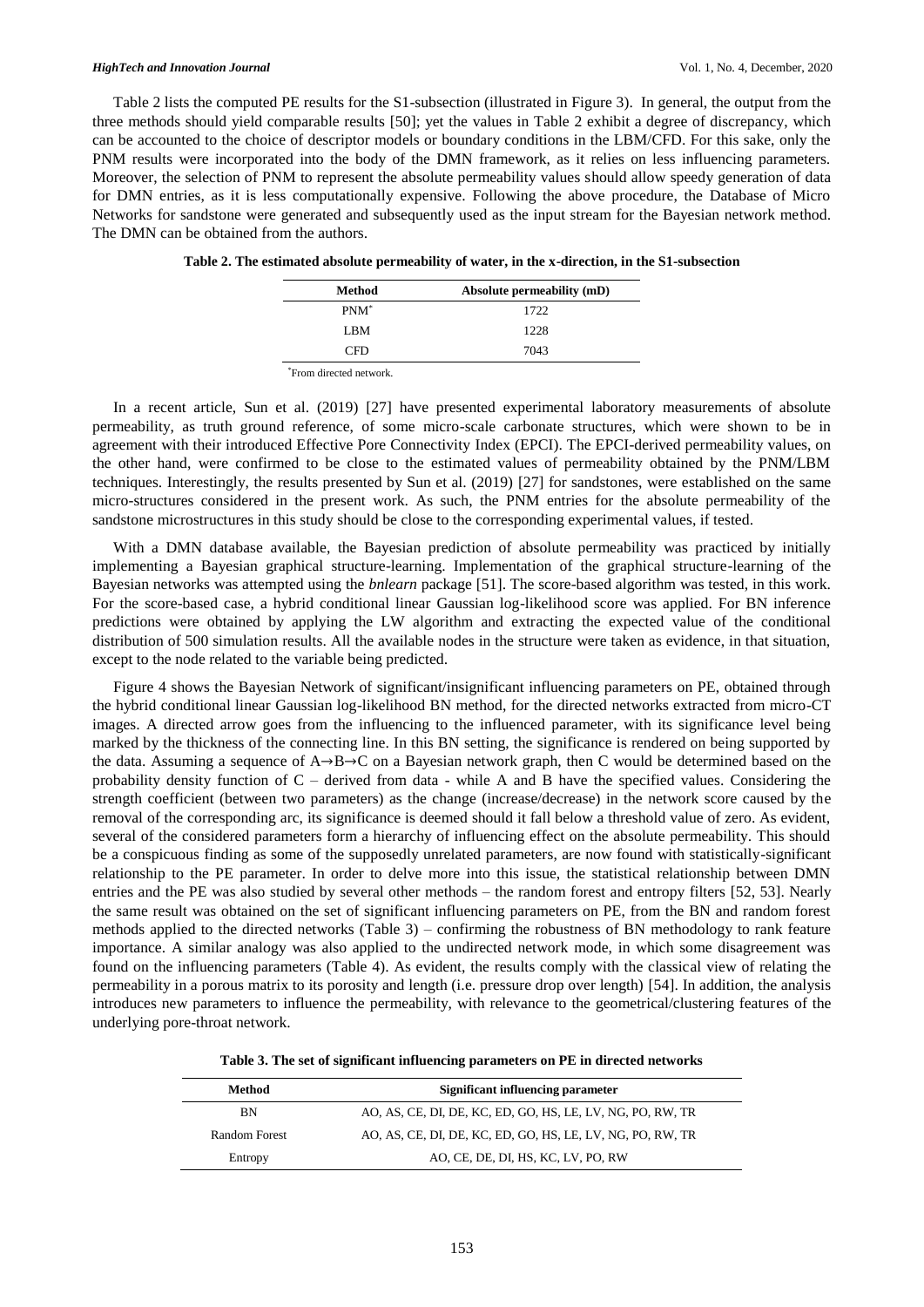| Method        | Significant influencing parameter                                                                             |  |  |
|---------------|---------------------------------------------------------------------------------------------------------------|--|--|
| BN            | AO, AOU, AS, CE, CEU, DE, DEU, DI, DIU, EDU, GO, GOV, HS, KC, KCU, LE, LV, LVU, NG, NGU, PO, RW, RWU, TR, TRU |  |  |
| Random Forest | ASU, CE, DE, DEU, DI, DIU, GO, HS, HSU, KC, KCU, LV, PO, RW                                                   |  |  |
| Entropy       | AO, ASU, CE, CEU, DE, DEU, DI, DIU, GO, GOU, HS, HSU, KC, KCU, LV, LVU, PO, RW, RWU                           |  |  |



#### **Figure 4. The Bayesian Network of significant (solid lines), insignificant (dashed lines) of influencing parameters on PE, obtained through the hybrid BN method over the directed networks extracted from micro-CT images**

A physical understanding of the newly found parameters can be developed by thinking of the absolute permeability to be constructed over an *intelligent path*. This path is detected by considering the connectivity of the clusters detected under the GO/NG/RW. Since the number of these clusters has found to be important on PE, the functionality of each cluster can be viewed in a similar manner – a replica of the functionality of lungs in the respiratory system, where two lungs work for a same purpose. The results also show the permeability to relate to the corresponding network diameter - the longest of all the shortest paths in the network (Table 1) - which again would fit into the *breakthrough* concept for its experimental determination. For the new geometrical features detected, the significance of k-core of network (Tables 3 and 4) suggests an analogy between different (supposedly uncorrelated) phenomenon – the passage of flow in a porous matrix, the spreading of an epidemic disease, and the dissemination of information in a social network [57]. The inspection of other geometrical features and their detected statistical significance on PE should signify the existence of some *influential spreader* nodes within the pore-throat network, for the passage of flow, which can easily be identified given their geometrical scores. This latter finding –existence of influential spreader nodes for flow passage- should strong support the existence of an intelligent path inside the porous matrix, along which the influential spreader nodes are distributed.

Once the influencing parameters are detected, the BN framework is re-applied to make inference on the unknown values. To account for accuracy of the proposed BN methodology, a 10-fold cross validation was implemented, in which the DMN pool was randomly divided into a 75% *learning* and a 25% *test* sections, with the PE values to be predicted by the BN method. The process was repeated over different random selections of the learning/test groups. For the case of directed networks, the mean error value obtained from the BN predictions was lower than 7%, which is favorable given the associated subsurface uncertainties. Nevertheless, the BN methodology did not yield a satisfactory result for the networks in the undirected mode pattern. This could be advocated in favor a directed network to truly capture the image of connectivity/flow within micro-structures.

# **5. Conclusion**

The Database of Micro Networks provides a firm foundation to apply Bayesian methods for quantification of the micro-structural attributes within micro-CT images. The Bayesian Network results unveil the absolute permeability in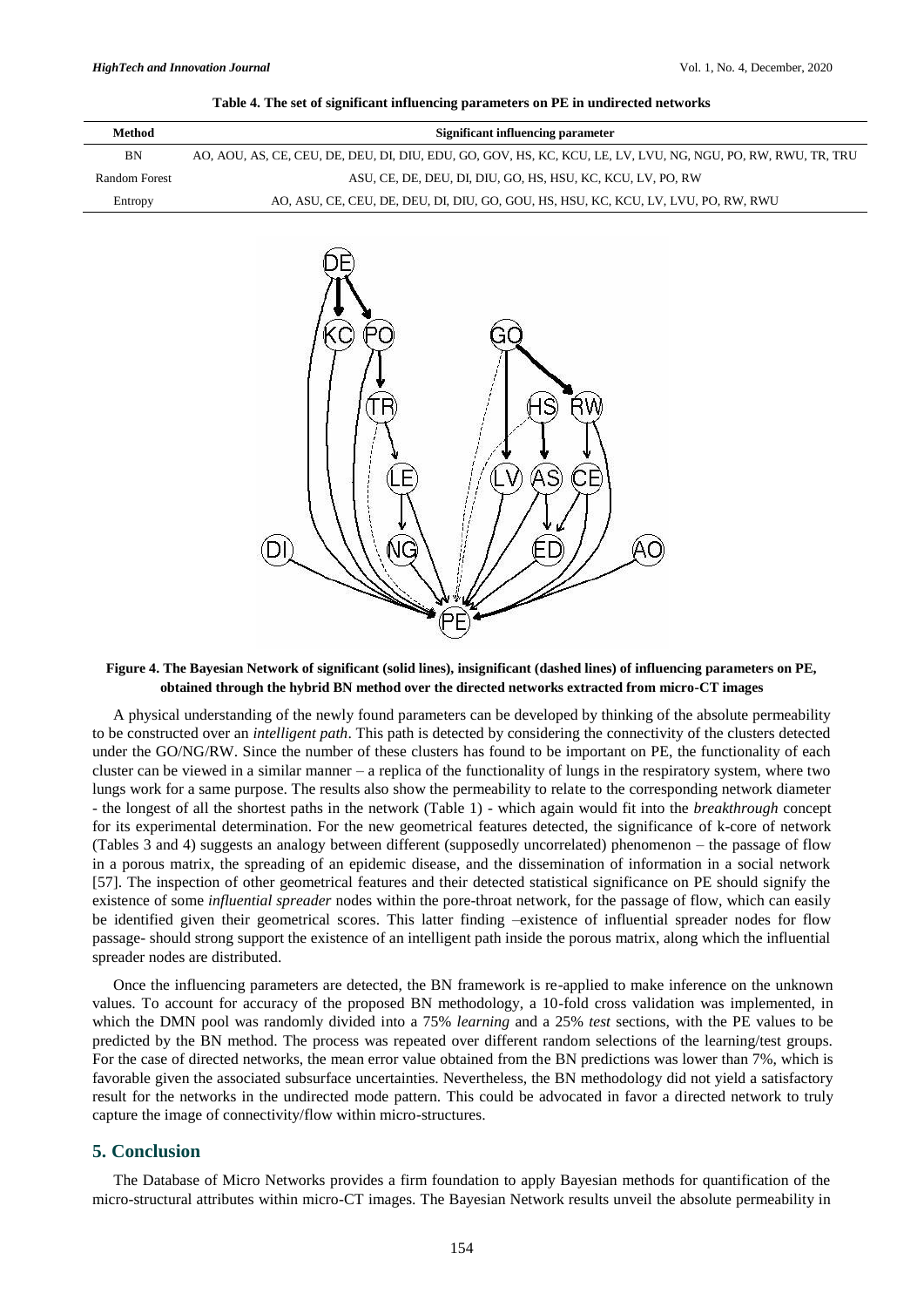a micro-structure, to be affected by several parameters amongst the DMN entries. These entries with statisticallysignificant relationship to PE, were found to be amongst the geometry as well as cluster-related parameters of its corresponding network. A 10-fold cross validation of BN-based predictions of PE shows a mean error value of almost 7%, as implemented on the DMN. The BN exhibits less satisfactory results for undirected networks, which can be interpreted in terms of a directed network to better capture the image of connectivity/flow within micro-structures. The DMN is yet to be completed by future research, which enables a better account of the Bayesian predictions within micro-structures

# **6. List of Abbreviations**

| AO         | Assortativity of directed network                                                                                  | <b>AOU</b> | Assortativity of undirected network                                                                              |
|------------|--------------------------------------------------------------------------------------------------------------------|------------|------------------------------------------------------------------------------------------------------------------|
| AS         | Kleinberg's authority centrality scores of directed network                                                        | <b>ASU</b> | Kleinberg's authority centrality scores of undirected<br>network                                                 |
| <b>CE</b>  | Centrality of directed network                                                                                     | <b>CEU</b> | Centrality of undirected network                                                                                 |
| <b>CFD</b> | <b>Computational Fluid Dynamics</b>                                                                                | <b>DAG</b> | Directed Acyclic Graph                                                                                           |
| <b>DE</b>  | Degree of directed network                                                                                         | DEU        | Degree of undirected network                                                                                     |
| DI         | Diameter of directed network                                                                                       | DIU        | Diameter of undirected network                                                                                   |
| <b>DMN</b> | Database of Micro Networks                                                                                         | DMN-C      | Database of Micro Networks for Carbonate images                                                                  |
| DMN-S      | Database of Micro Networks for Sandstone images                                                                    | <b>ED</b>  | Edge density of directed network                                                                                 |
| <b>EDU</b> | Edge density of undirected network                                                                                 | GO         | Number of clusters in directed network obtained from the<br>greedy optimization of modularity clustering citeria |
| GOU        | Number of clusters in undirected network obtained from<br>the greedy optimization of modularity clustering citeria | <b>HS</b>  | Kleinberg's hub centrality scores of directed network                                                            |
| <b>HSU</b> | Kleinberg's hub centrality scores of undirected network                                                            | KC         | K-core decomposition of directed network                                                                         |
| <b>KCU</b> | K-core decomposition of undirected network                                                                         | <b>LBM</b> | Lattice Boltzmann Method                                                                                         |
| LE         | Length of image $(m)$                                                                                              | LS         | Logic sampling                                                                                                   |
| LV         | Number of clusters in directed network obtained from the<br>optimization of modularity clustering criteria         | <b>LVU</b> | Number of clusters in undirected network obtained from<br>the optimization of modularity clustering criteria     |
| LW         | Likelihood weighting                                                                                               | NG         | Number of clusters in directed network obtained from the<br>edge betweenness clustering criteria                 |
| <b>NGU</b> | Number of clusters in undirected network obtained from<br>the edge betweenness clustering criteria                 | PE         | Absolute Permeability (Darcy)                                                                                    |
| <b>PNM</b> | Pore Network Model                                                                                                 | PO         | Porosity of image                                                                                                |
| <b>RW</b>  | Number of clusters in directed network obtained from the<br>short random walks clustering criteria                 | <b>RWU</b> | Number of clusters in undirected network obtained from<br>the short random walks clustering criteria             |
| <b>SPH</b> | Smoothed Particle Hydrodynamics                                                                                    | <b>TR</b>  | Transivity of directed network                                                                                   |
| TRU        | Transivity of undirected network                                                                                   |            |                                                                                                                  |

## **7. Acknowledgements**

The author would like to place his appreciation to Dr. Apostolos Kantzas at the Department of Chemical and Petroleum Engineering at the University of Calgary and Carl Fredrik Berg at the Department of Geoscience and Petroleum at Norwegian University of Science and Technology for providing technical reviews of the article. The author is thankful to the Petroleum Engineering and Rock Mechanics (PERM) group at the Department of Earth Science and Engineering, Imperial College London for providing the CT-scan images of the micro-structures used in the present article.

## **8. Declaration of Competing Interest**

The authors declare that they have no known competing financial interests or personal relationships that could have appeared to influence the work reported in this paper.

## **9. References**

- [1] Andrä, H., Combaret, N., Dvorkin, J., Glatt, E., Han, J., Kabel, M., Keehm, Y., Krzikalla, F., Lee, M., Madonna, C., Marsh, M., Mukerji, T., Saenger, E.H., Sain, R., Saxena, N., Ricker, S., Wiegmann, A., Zhan, X. (2013a). Digital rock physics benchmarkspart II: Computing effective properties. Comput. Geosci. 50, 33–43. doi:10.1016/j.cageo.2012.09.008.
- [2] Arns, C.H.; Bauget, F., Limaye, A., Sakellariou, A., Senden, T., Sheppard, A., Sok, R.M., Pinczewski, V., Bakke, S., Berge, L.I., Oren, P., Knackstedt, M. (2005). Pore-Scale Characterization of Carbonates Using X-Ray Microtomography. SPE J. 10, 26–29. doi:10.2118/90368-PA.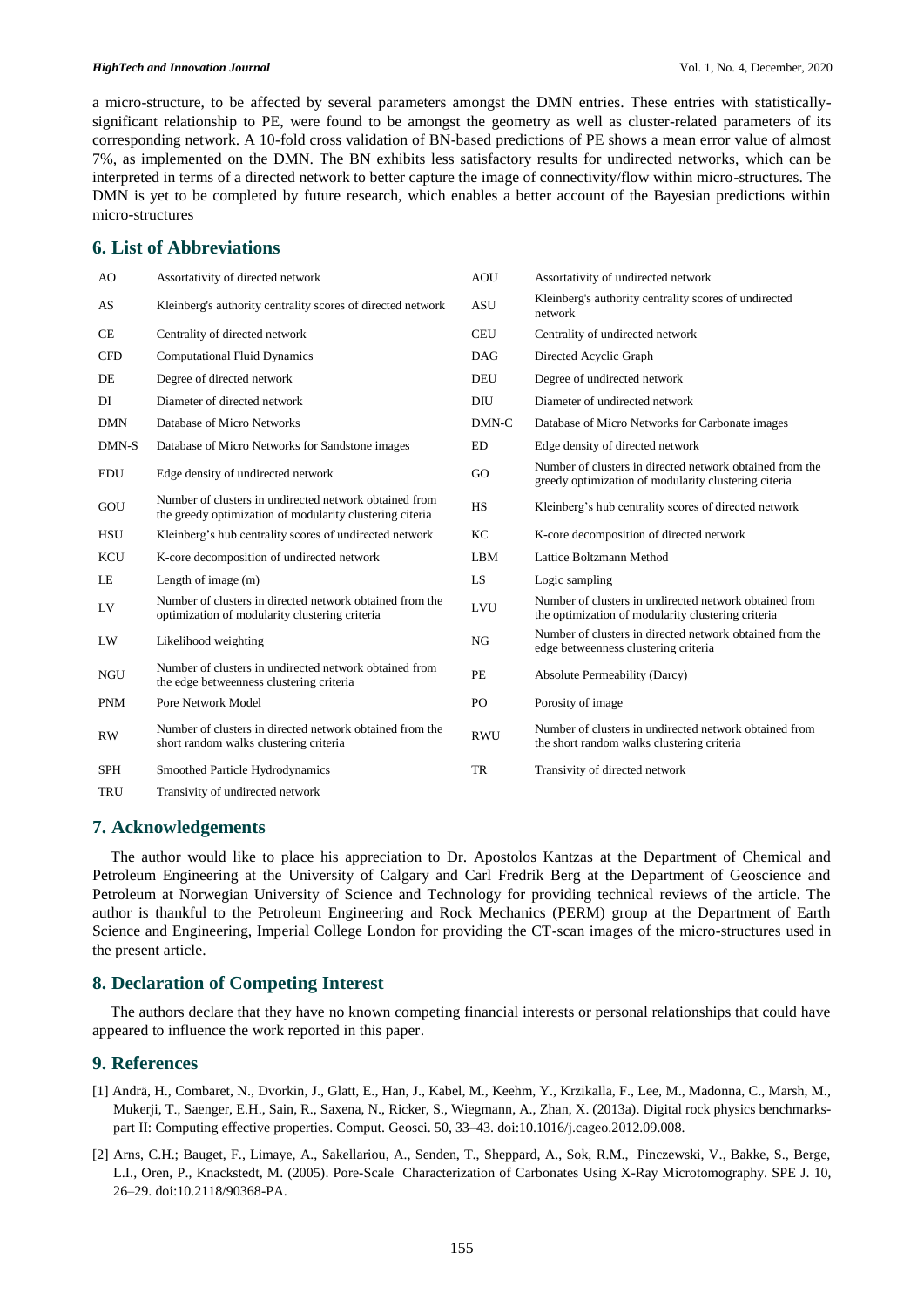- [3] Arns, C.H., Knackstedt, M. a., Pinczewski, W.V., Garboczi, E.J. (2002). Computation of linear elastic properties from microtomographic images: Methodology and agreement between theory and experiment. Geophysics 67, 1396. doi:10.1190/1.1512785.
- [4] Berg, S., van Wunnik, J. (2017). Shear Rate Determination from Pore-Scale Flow Fields. Transp. Porous Media 1–18. doi:10.1007/s11242-017-0830-3.
- [5] Blunt, M.J., Bijeljic, B., Dong, H., Gharbi, O., Iglauer, S., Mostaghimi, P., Paluszny, A., Pentland, C. (2013). Pore-scale imaging and modelling. Adv. Water Resour. 51, 197–216. doi:10.1016/j.advwatres.2012.03.003.
- [6] Hübner, W. (2014). Studying the pore space of cuttings by NMR and μCT. J. Appl. Geophys. 104, 97–105. doi:10.1016/j.jappgeo.2014.02.016.
- [7] Knackstedt, M. A., Arns, C., Madadi, M., Sheppard, A. P., Latham, S., Sok, R., … Eberli, G. (2008). Elastic and flow properties of carbonate core derived from 3D X ray-CT images. SEG Technical Program Expanded Abstracts 2008. doi:10.1190/1.3059394.
- [8] Knackstedt, M., Latham, S., Madadi, M., Sheppard, A., Varslot, T., Arns, C. (2009a). Digital rock physics: 3D imaging of core material and correlations to acoustic and flow properties. Leas. Edge 28, 28–33. doi:10.1190/1.3064143.
- [9] Knackstedt, M., Latham, S., Madadi, M., Sheppard, A., Varslot, T., Arns, C. (2009b) Digital rock physics: 3D imaging of core material and correlations to acoustic and flow properties. Lead. Edge 28, 28–33. doi:10.1190/1.3064143.
- [10] Mostaghimi, P.; Blunt, M.J.; Bijeljic, B. (2013) Computations of Absolute Permeability on Micro-CT Images. Mathematical Geosciences 45(1), 103-125. doi:10.1007/s11004-012-9431-4.
- [11] Mostaghimi, P.; Liu, M.; Arns, C.H. (2016) Numerical Simulation of Reactive Transport on Micro-CT Images. Mathematical Geosciences 48(8) 963-983. doi:10.1007/s11004-016-9640-3.
- [12] Oostrom, M.; Mehmani, Y.; Romero-Gomez, P.; Tang, Y.; Liu, H.; Yoon, H.; Kang, Q.; Joekar-Niasar, V.; Balhoff, M. T.; Dewers, T.; Tartakovsky, G. D.; Leist, E. A.; Hess, N. J.; Perkins, W. A.; Rakowski, C. L.; Richmond, M. C.; Serkowski, J. A.; Werth, C. J.; Valocchi, A. J.; Wietsma, T. W.; Zhang, C. (2016). Pore-scale and continuum simulations of solute transport micromodel benchmark experiments. Computational Geosciences 20 (4), 857-879. doi:10.1007/s10596-014-9424-0.
- [13] Øren, P., Bakke, S., Rueslåtten, H. (2006). Digital core laboratory: Rock and flow properties derived from computer generated rocks. Int. Symp. Soc. Core Anal. 1–12.
- [14] Saenger, E.H., Enzmann, F., Keehm, Y., Steeb, H., (2011). Digital rock physics: Effect of fluid viscosity on effective elastic properties. J. Appl. Geophys. 74, 236–241. doi:10.1016/j.jappgeo.2011.06.001.
- [15] Sain, R., Mukerji, T., Mavko, G. (2014). How computational rock-physics tools can be used to simulate geologic processes, understand pore-scale heterogeneity, and refine theoretical models. Lead. Edge 33, 324–334. doi:10.1190/tle33030324.1.
- [16] Saxena, N., Mavko, G. (2016). Estimating elastic moduli of rocks from thin sections: Digital rock study of 3D properties from 2D images. Comput. Geosci. 88, 9–21. doi:10.1016/j.cageo.2015.12.008.
- [17] Saxena, N., Hofmann, R., Alpak, F. O., Berg, S., Dietderich, J., Agarwal, U., … Wilson, O. B. (2017). References and benchmarks for pore-scale flow simulated using micro-CT images of porous media and digital rocks. Advances in Water Resources, 109, 211–235. doi:10.1016/j.advwatres.2017.09.007.
- [18] Saxena, N., Mavko, G., Hofmann, R., Srisutthiyakorn, N. (2017b). Estimating permeability from thin sections without reconstruction: Digital rock study of 3D properties from 2D images. Comput. Geosci. 102, 79–99. doi:10.1016/j.cageo.2017.02.014.
- [19] Yang, X., Mehmani, Y., Perkins, W. A., Pasquali, A., Schönherr, M., Kim, K., … Scheibe, T. D. (2016). Intercomparison of 3D pore-scale flow and solute transport simulation methods. Advances in Water Resources, 95, 176–189. doi:10.1016/j.advwatres.2015.09.015.
- [20] Eugene, Y.L.; LeBoeuf, J.; Basu, P.K.; Mahadevan S. (2005). Stochastic modeling of the permeability of randomly generated porous media. Advances in Water Resources 28(8), 835-844. doi:10.1016/j.advwatres.2005.01.007.
- [21] Ahmadi, M. A., & Chen, Z. (2019). Comparison of machine learning methods for estimating permeability and porosity of oil reservoirs via petro-physical logs. Petroleum, 5(3), 271–284. doi:10.1016/j.petlm.2018.06.002.
- [22] Alqahtani, N.; Armstrong, R.T.; Mostaghimi, P. (2018). Deep Learning Convolutional Neural Networks to Predict Porous Media Properties. Society of Petroleum Engineers SPE Asia Pacific Oil and Gas Conference and Exhibition - Brisbane, Australia. doi:10.2118/191906-MS.
- [23] Arigbe, O.D.; Oyeneyin, M.B.; Ghazi, M.D. (2019). Real-time relative permeability prediction using deep learning. Journal of Petroleum Exploration and Production Technology 9(2), 1271-1284. doi:10.1007/s13202-018-0578-5.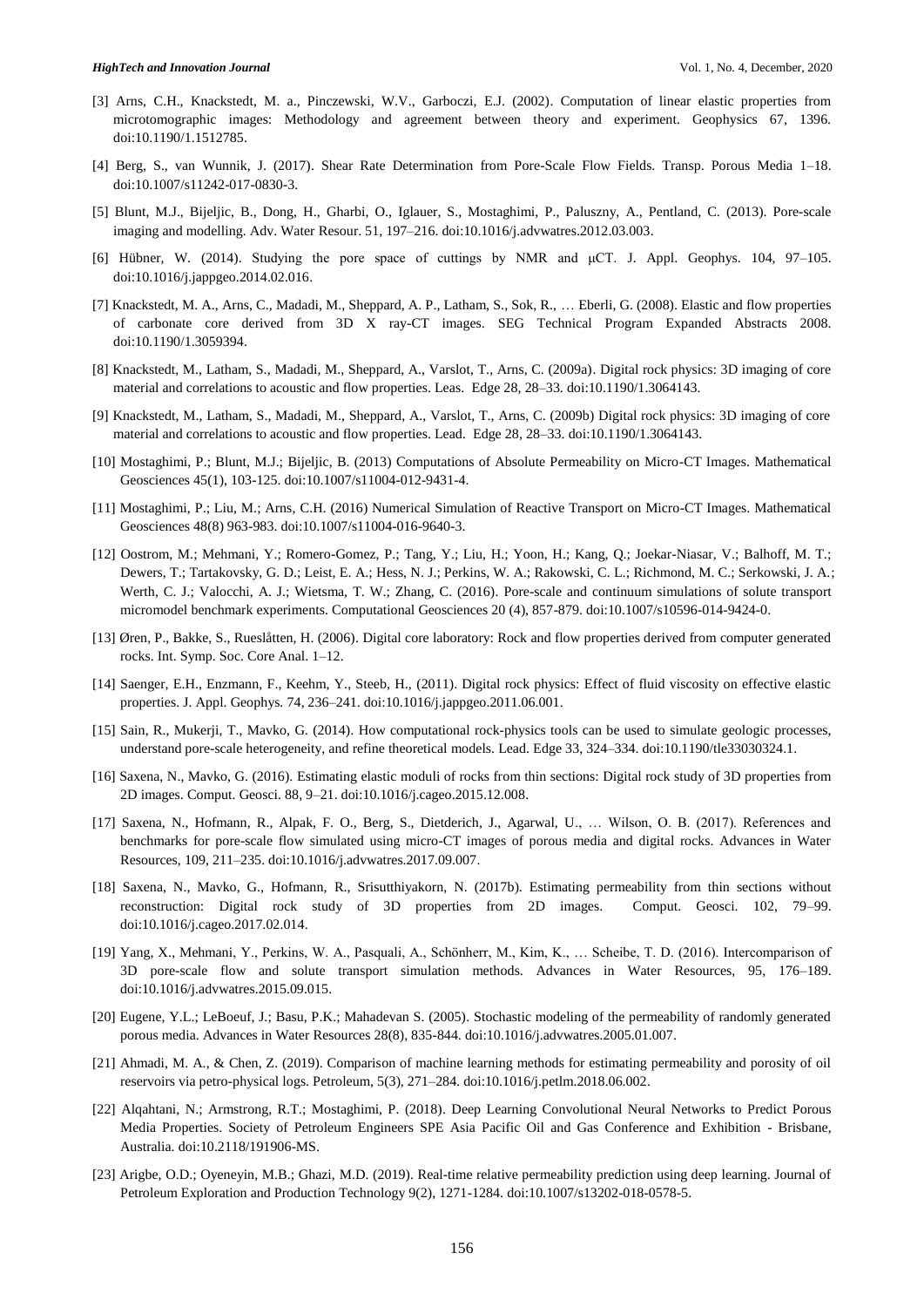- [24] Erofeev, A., Orlov, D., Ryzhov, A., & Koroteev, D. (2019). Prediction of Porosity and Permeability Alteration Based on Machine Learning Algorithms. Transport in Porous Media, 128(2), 677–700. doi:10.1007/s11242-019-01265-3.
- [25] Wu, J., Yin, X., & Xiao, H. (2018). Seeing permeability from images: fast prediction with convolutional neural networks. Science Bulletin, 63(18), 1215–1222. doi:10.1016/j.scib.2018.08.006.
- [26] Srisutthiyakorn, N. (2016) Deep Learning Methods for Predicting Permeability from 2-D/3-D Binary Segmented Images. Society of Exploration Geophysicists SEG Technical Program Expanded Abstracts - Dallas, Texas. doi:10.1190/segam2016- 13972613.1.
- [27] Sun, H., Al-Marzouqi, H., & Vega, S. (2019). EPCI: A new tool for predicting absolute permeability from computed tomography images. Geophysics, 84(3), F97–F102. doi:10.1190/geo2018-0653.1.
- [28] Van der Linden, J. H., Narsilio, G. A., & Tordesillas, A. (2016). Machine learning framework for analysis of transport through complex networks in porous, granular media: A focus on permeability. Physical Review E, 94(2). doi:10.1103/physreve.94.022904.
- [29] Mehmani, Y., Oostrom, M., & Balhoff, M. T. (2014). A streamline splitting pore-network approach for computationally inexpensive and accurate simulation of transport in porous media. Water Resources Research, 50(3), 2488–2517. doi:10.1002/2013wr014984.
- [30] Bhattacharya, S., & Mishra, S. (2018). Applications of machine learning for facies and fracture prediction using Bayesian Network Theory and Random Forest: Case studies from the Appalachian basin, USA. Journal of Petroleum Science and Engineering, 170, 1005–1017. doi:10.1016/j.petrol.2018.06.075.
- [31] Martinelli, G., Eidsvik, J., Sinding-Larsen, R., Rekstad, S., & Mukerji, T. (2013). Building Bayesian networks from basinmodelling scenarios for improved geological decision making. Petroleum Geoscience, 19(3), 289–304. doi:10.1144/petgeo2012-057.
- [32] Lindberg, D. V., Rimstad, E., & Omre, H. (2015). Inversion of well logs into facies accounting for spatial dependencies and convolution effects. Journal of Petroleum Science and Engineering, 134, 237–246. doi:10.1016/j.petrol.2015.09.027.
- [33] Csardi, G., & Nepusz, T. (2006). The iGraph software package for complex network research. InterJournal, complex systems, 1695(5), 1-9.
- [34] Clauset, A., Newman, M. E. J., & Moore, C. (2004). Finding community structure in very large networks. Physical Review E, 70(6). doi:10.1103/physreve.70.066111.
- [35] Blondel, V. D., Guillaume, J.-L., Lambiotte, R., & Lefebvre, E. (2008). Fast unfolding of communities in large networks. Journal of Statistical Mechanics: Theory and Experiment, 2008(10), P10008. doi:10.1088/1742-5468/2008/10/p10008.
- [36] Pons, P., & Latapy, M. (2005). Computing Communities in Large Networks Using Random Walks. Lecture Notes in Computer Science, 284–293. doi:10.1007/11569596\_31.
- [37] Dong, H., & Blunt, M. J. (2009). Pore-network extraction from micro-computerized-tomography images. Physical Review E, 80(3). doi:10.1103/physreve.80.036307.
- [38] Korb, K., Nicholson, A. (2004). Bayesian Artificial Intelligence. Chapman and Hall.
- [39] Scutari, M. (2010). Learning Bayesian Networks with the bnlearn R Package. Journal of Statistical Software, 35(3), 1-22. Available online: http://www.jstatsoft.org/v35/i03.
- [40] Nagarajan R., Scutari M., Lèbre S. (2013) Bayesian Networks in R with Applications in Systems Biology. Springer-Verlag, New York.
- [41] S1 sandstone (2009). Micro-CT image of S1 sandstone and extracted networks (Dong and Blunt, 2009, doi:10.1103/PhysRevE.80.036307). doi:10.6084/m9.figshare.1189274.
- [42] S2 sandstone (2009). Micro-CT image of S2 sandstone and extracted networks (Dong and Blunt, 2009, doi:10.1103/PhysRevE.80.036307). doi:10.6084/m9.figshare.1189275.
- [43] S3 sandstone (2009). Micro-CT image of S3 sandstone and extracted networks (Dong and Blunt, 2009, doi:10.1103/PhysRevE.80.036307). doi:10.6084/m9.figshare.1189276.
- [44] Gostick, J.; Aghighi, M.; Hinebaugh, J.; Tranter, T.; Hoeh, M.; Day, H.; Sharqawy, M.; Spellacy, B.; Bazylak, A.; Burns, A.; Lehnert, W.; Putz, A. (2016). OpenPNM: A Pore Network Modeling Package. Computing in Science & Engineering. 18(4), 60-74. doi:10.1109/mcse.2016.49.
- [45] Ladd, A.J.C.; Verberg, R. (2001). Lattice-Boltzmann Simulations of Particle-Fluid Suspensions. Journal of Statistical Physics 104(4-5) 1191-1251. doi:10.1023/a:1010414013942.
- [46] He, S.; Ariyaratne, C.; Vardy, A.E. (2008). A computational study of wall friction and turbulence dynamics in accelerating pipe flows. Computers & Fluids 37(6) 674-689. doi:10.1016/j.compfluid.2007.09.001.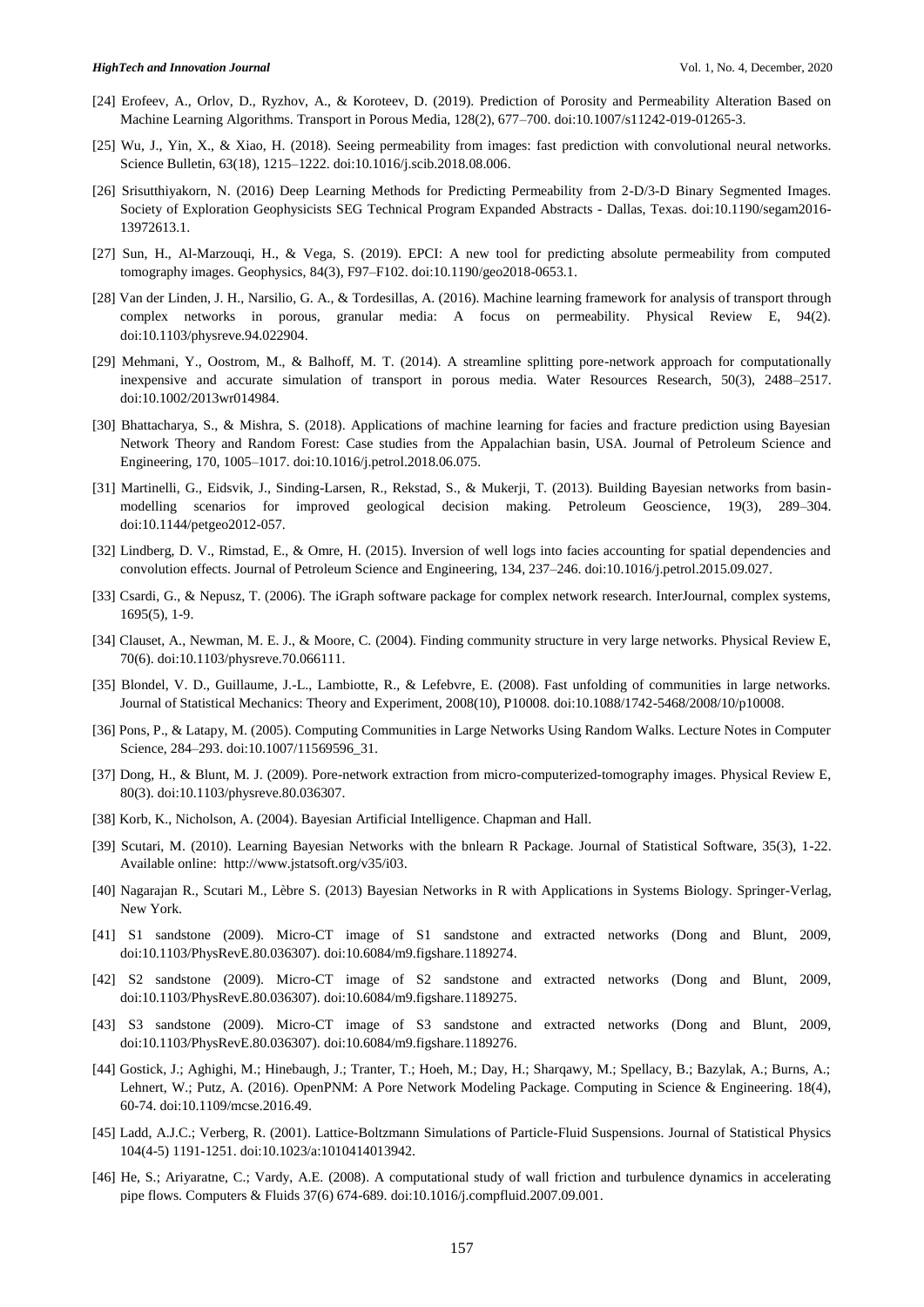- [47] Latt, J. (2009). Palabos, Parallel Lattice Boltzmann Solver. Available online: http://www.palabos.org (accessed 01 February 2018).
- [48] OpenFOAM. The open source CFD toolbox. Available online: http://www.openfoam.org (accessed 01 February 2018).
- [49] Raeini, A.Q.; Blunt, M.J.; Bijeljic, B. (2014), Direct simulations of two-phase flow on micro-CT images of porous media and upscaling of pore-scale forces. Advances in Water Resources 74, 116-126. doi:10.1016/j.advwatres.2014.08.012.
- [50] Mohammadmoradi, P.; Bashtani, F.; Goudarzi, B.; Taheri, S.; Kantzas, A. (2017). Pore Network and Morphological Characterization of Pore-Level Structures. SPE184964 in SPE Canada Heavy Oil Technical Conference 2017, Calgary, Alberta, Canada.
- [51] Scutari, M. (2017). Bayesian Network Constraint-Based Structure Learning Algorithms: Parallel and Optimized Implementations in the bnlearn R Package. Journal of Statistical Software, 77(2), 1-20. doi:10.18637/jss.v077.i02.
- [52] Kursa, M. B., Rudnicki, W.R. (2010). Feature Selection with the Boruta Package. Journal of Statistical Software, 36(11), 1-13. Available online: http://www.jstatsoft.org/v36/i11/.
- [53] Romanski, P.; Kotthoff, L. (2018). FSelector: Selecting Attributes. R package version 0.31. Available online: https://CRAN.Rproject.org/package=FSelector.
- [54] Costa, A. (2006). Permeability-porosity relationship: A reexamination of the Kozeny‐Carman equation based on a fractal pore-space geometry assumption. Geophysical Research Letters 33(2). doi:10.1029/2005GL025134.
- [55] Newman, M.; Girvan, M. (2004). Finding and evaluating community structure in networks. Phys. Rev. E 69, 026113. doi:10.1103/physreve.69.026113.
- [56] Bijeljic, B. Raeini, A.; Mostaghimi, P.; Blunt, M.J. (2013). Predictions of non-Fickian solute transport in different classes of porous media using direct simulation on pore-scale images. Physical Review E 87(1), 013011. doi:10.1103/PhysRevE.87.013011.
- [57] Yi, Z., Wu, X., & Li, F. (2018). Ranking Spreaders in Complex Networks Based on the Most Influential Neighbors. Discrete Dynamics in Nature and Society, 2018, 1–6. doi:10.1155/2018/3649079.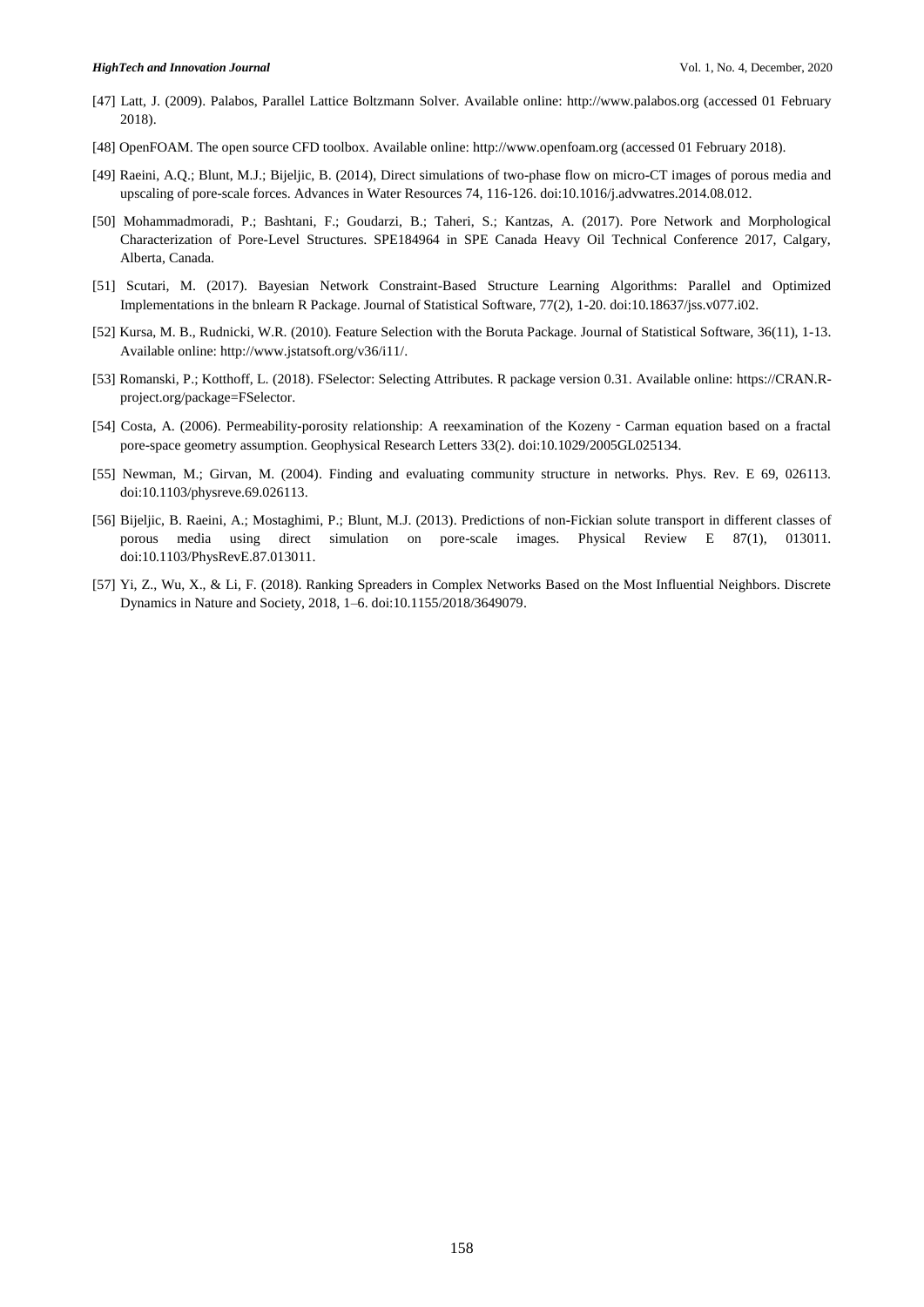# **Appendix A: The Logic sampling algorithm**

Consider an established Bayesian Network. Assume *X* to be node in this BN structure, and *E* as a given evidence. The Logic sampling algorithm for estimation of the posterior probability of node *X* given evidence *E=e*, is computed by the following procedure [38]:

## *Step-1 Initialize*

 For each value *x<sup>i</sup>* for node *X* Create a count variable Count (*xi,e)* Create a count variable Count (*e*) Initialize all count variables to zero

# *Step-2 Repeat*

For all the root (parent) nodes

Choose a value, weighed the choice by the priors, at random

Loop

Choose values for children at random, using the conditional probabilitys given the known values of the

## parents

Until all the BN structure is visited

*Step-3 Update* 

If the case (instantiation) includes *E=e*

```
 Count(e)=Count(e)+1
```
If the case includes both *X=x<sup>i</sup>* and *E=e*

 $Count(x_i, e) = Count(x_i, e) + 1$ 

### *Step-4 Estimate*

Obtain an estimate for the posterior probability

$$
P(X = x_i | E = e) = \frac{Count(x_i, E = e)}{Count(E = e)}
$$